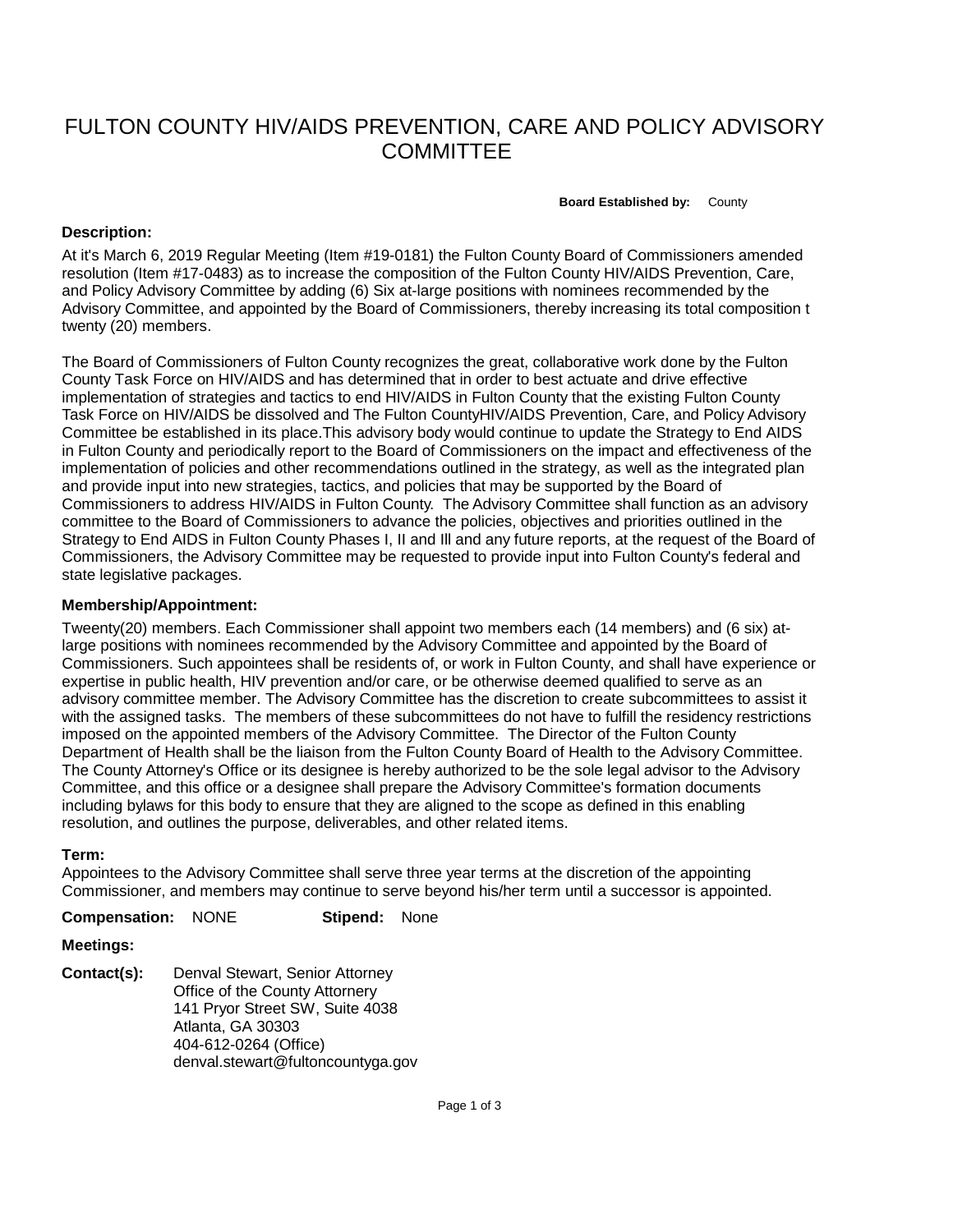|                | <b>MEMBER</b>                | <b>APPOINTMENT</b>                                                       | <b>TERM ENDING</b> |
|----------------|------------------------------|--------------------------------------------------------------------------|--------------------|
| $\overline{1}$ | Mr. Reese Adams McCranie     | District-4a Nominated By:<br><b>Commissioner Natalie Hall</b>            | 6/7/2020           |
| $\mathbf{2}$   | Mr. Ken Adcox                | District-1a Nominated By:<br>Commissioner Liz Hausmann                   | 6/7/2023           |
| 3              | Ms. Zina M Age               | District-6a Nominated By:<br>Commissioner Joe Carn                       | 6/7/2023           |
| 4              | Naomi Elaine Busler          | <b>BOC At-Large Position F Nominated</b><br>By: Chairman Robert L. Pitts | 6/7/2022           |
| 5              | Mr. Daniel Damone Driffin    | District-5b Nominated By:<br>Commissioner Marvin S. Arrington            | 6/7/2023           |
| 6              | Mr. Robert (Bob) W. Gibeling | District-3a Nominated By:<br><b>Commissioner Lee Morris</b>              | 6/7/2023           |
| 7              | Mr. Jeff Graham              | At-Large-7a Nominated By:<br>Chairman Robert L. Pitts                    | 6/7/2023           |
| 8              | Ms. Nakeisa Jackson          | <b>BOC At-Large Position A Nominated</b><br>By: Full Board Appointments  | 6/7/2022           |
| 9              | Mr. Joshua H McNair          | District-4b Nominated By:<br><b>Commissioner Natalie Hall</b>            | 6/7/2020           |
| 10             | Mr. Antonius Minniefield     | <b>BOC At-Large Position D Nominated</b><br>By: Full Board Appointments  | 6/7/2022           |
| 11             | D'Angelo Morrison            | <b>BOC At-Large Position C Nominated</b><br>By: Full Board Appointments  | 6/7/2022           |
|                | 12 Mr. Matt Pieper           | District-2a Nominated By:<br><b>Commissioner Bob Ellis</b>               | 6/7/2023           |
| 13             | Ms. Jordan C Raymond         | At-Large-7b Nominated By:<br>Chairman Robert L. Pitts                    | 6/7/2023           |
| 14             | Mr. Malcolm Reid             | District-1b Nominated By:<br>Commissioner Liz Hausmann                   | 6/7/2023           |
| 15             | Mr. Quintin R Robinson, M.D. | <b>BOC At-Large Position B Nominated</b><br>By: Full Board Appointments  | 6/7/2022           |
| 16             | Nicole Roebuck               | District-5a Nominated By:<br>Commissioner Marvin S. Arrington Jr.        | 6/7/2020           |